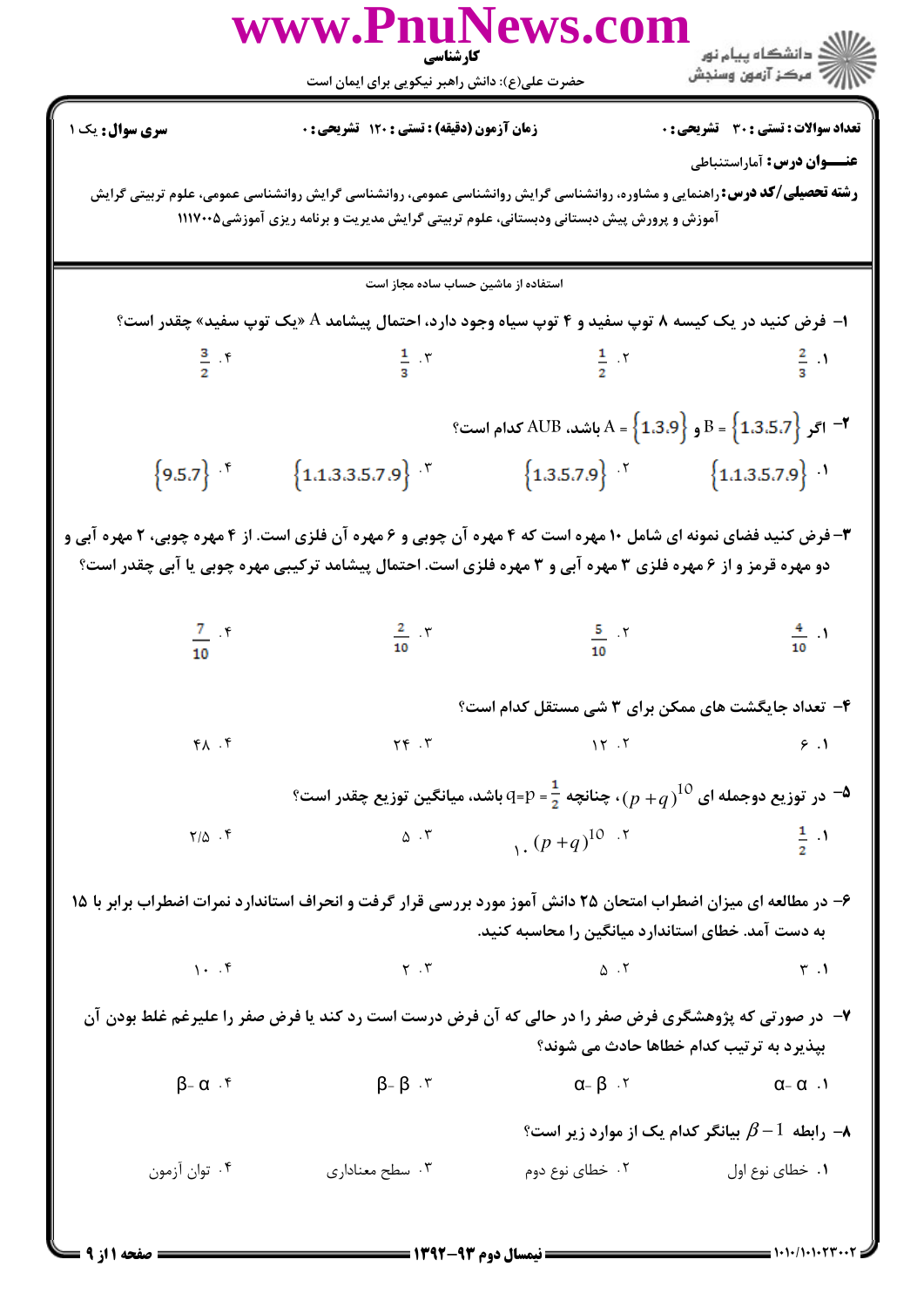|                                                                 | www.PnuNews.col<br>کارشناسی                                                                                                                                                                                                        |                                                                   |                                                                        |
|-----------------------------------------------------------------|------------------------------------------------------------------------------------------------------------------------------------------------------------------------------------------------------------------------------------|-------------------------------------------------------------------|------------------------------------------------------------------------|
|                                                                 | حضرت علی(ع): دانش راهبر نیکویی برای ایمان است                                                                                                                                                                                      |                                                                   | الان دانشگاه پيام نور<br>الان مرکز آزمون وسنجش                         |
| <b>سری سوال :</b> ۱ یک                                          | زمان آزمون (دقیقه) : تستی : ۱۲۰ تشریحی : ۰                                                                                                                                                                                         |                                                                   | <b>تعداد سوالات : تستی : 30 ٪ تشریحی : 0</b>                           |
|                                                                 | <b>رشته تحصیلی/کد درس:</b> راهنمایی و مشاوره، روانشناسی گرایش روانشناسی عمومی، روانشناسی گرایش روانشناسی عمومی، علوم تربیتی گرایش<br>آموزش و پرورش پیش دبستانی ودبستانی، علوم تربیتی گرایش مدیریت و برنامه ریزی آموزشی۱۱۱۷۰۰۵      |                                                                   | <b>عنـــوان درس:</b> آماراستنباطی                                      |
|                                                                 |                                                                                                                                                                                                                                    |                                                                   | ۹- فرضیه "تنش زدایی باعث کاهش میزان اضطراب می شود" از کدام نوع است؟    |
| ۰۴ فرض صفر                                                      | ۰۳ فرضیه دو دامنه                                                                                                                                                                                                                  | ۰۲ فرضیه یک دامنه                                                 | ٠١ فرضيه بدون جهت                                                      |
|                                                                 |                                                                                                                                                                                                                                    |                                                                   | ∙ا– در کدام یک از موارد زیر احتمال ارتکاب خطای نوع دوم افزایش می یابد؟ |
|                                                                 |                                                                                                                                                                                                                                    |                                                                   | $\alpha$ . كاهش مقدار $\alpha$                                         |
|                                                                 |                                                                                                                                                                                                                                    |                                                                   | ۰۲ افزایش شدت تأثیر متغیر مستقل بر وابسته                              |
|                                                                 |                                                                                                                                                                                                                                    | ۰۳ افزایش پراکندگی نمره های متغیر وابسته در اثر تأثیر متغیر مستقل |                                                                        |
|                                                                 |                                                                                                                                                                                                                                    |                                                                   | ۰۴ افزايش حجم نمونه                                                    |
|                                                                 |                                                                                                                                                                                                                                    |                                                                   | 11- كدام مورد زير از ويژگى هاى توزيع طبيعى است؟                        |
| ۰۲ دنباله منحنی در هر دو طرف محور $X$ ها را قطع می کند. $\cdot$ |                                                                                                                                                                                                                                    |                                                                   | ۰۱ میانگین، میانه و نما مساوی صفر است.                                 |
|                                                                 | ۰۴ انحراف استاندارد منحنی طبیعی برابر صفر است.                                                                                                                                                                                     |                                                                   | ۰۳ سطح بین منحنی و محور Xها را برابر ۲ فرض می کنند. $\cdot$            |
|                                                                 | ۱۲−   این جمله که ″هرچه حجم نمونه ها بیشتر شود توزیع میانگین های نمونه ها به توزیع طبیعی نزدیکتر می شود بیانگر کدام                                                                                                                |                                                                   | مورد زیر است؟                                                          |
| ۰۴ نظریه نمونه برداری                                           | ۰۳ خطای نمونه گیری                                                                                                                                                                                                                 | ۰۲ قضیه حد مرکزی                                                  | ۰۱ قانون اعداد بزرگ                                                    |
|                                                                 | ۱۳- از جامعه ای که در آن میانگین و انحراف استاندارد نمرات دانش آموزان کلاس ششم در درس ریاضی به ترتیب ۱۴ و ۶ است<br>نمونه ای با حجم ۱۴۴ انتخاب کردیم و میانگین آن را برابر با ۱۵ به دست آوردیم. نمره استاندارد میانگین این نمونه را |                                                                   | محاسبه كنيد.                                                           |
| 15.7                                                            | 1/95.7                                                                                                                                                                                                                             | $Y \cdot Y$                                                       | $\cdot/\Delta$ .                                                       |
|                                                                 |                                                                                                                                                                                                                                    |                                                                   | <b>۱۴</b> - در آزمون Z تک نمونه ای در چه صورتی فرض صفر رد می شود؟      |
|                                                                 |                                                                                                                                                                                                                                    |                                                                   | ۰۱ قدر مطلق Z مشاهده شده بیشتر از Z بحرانی باشد.                       |
|                                                                 |                                                                                                                                                                                                                                    |                                                                   | ۰۲ قدر مطلق $Z$ مشاهده برابرحجم نمونه باشد. $\cdot$                    |
|                                                                 |                                                                                                                                                                                                                                    |                                                                   | ۰۳ قدر مطلق Z مشاهده شده کمتر از Z بحرانی باشد. $\,$                   |
|                                                                 |                                                                                                                                                                                                                                    |                                                                   | ۰۴ قدر مطلق Z مشاهده شده کمتر یا مساوی Z بحرانی باشد. $\,$             |
|                                                                 |                                                                                                                                                                                                                                    | = 1342-43 د.م 14-1447ه                                            |                                                                        |

 $\blacksquare$  ) • ) • / 1 • 1 • ۲۳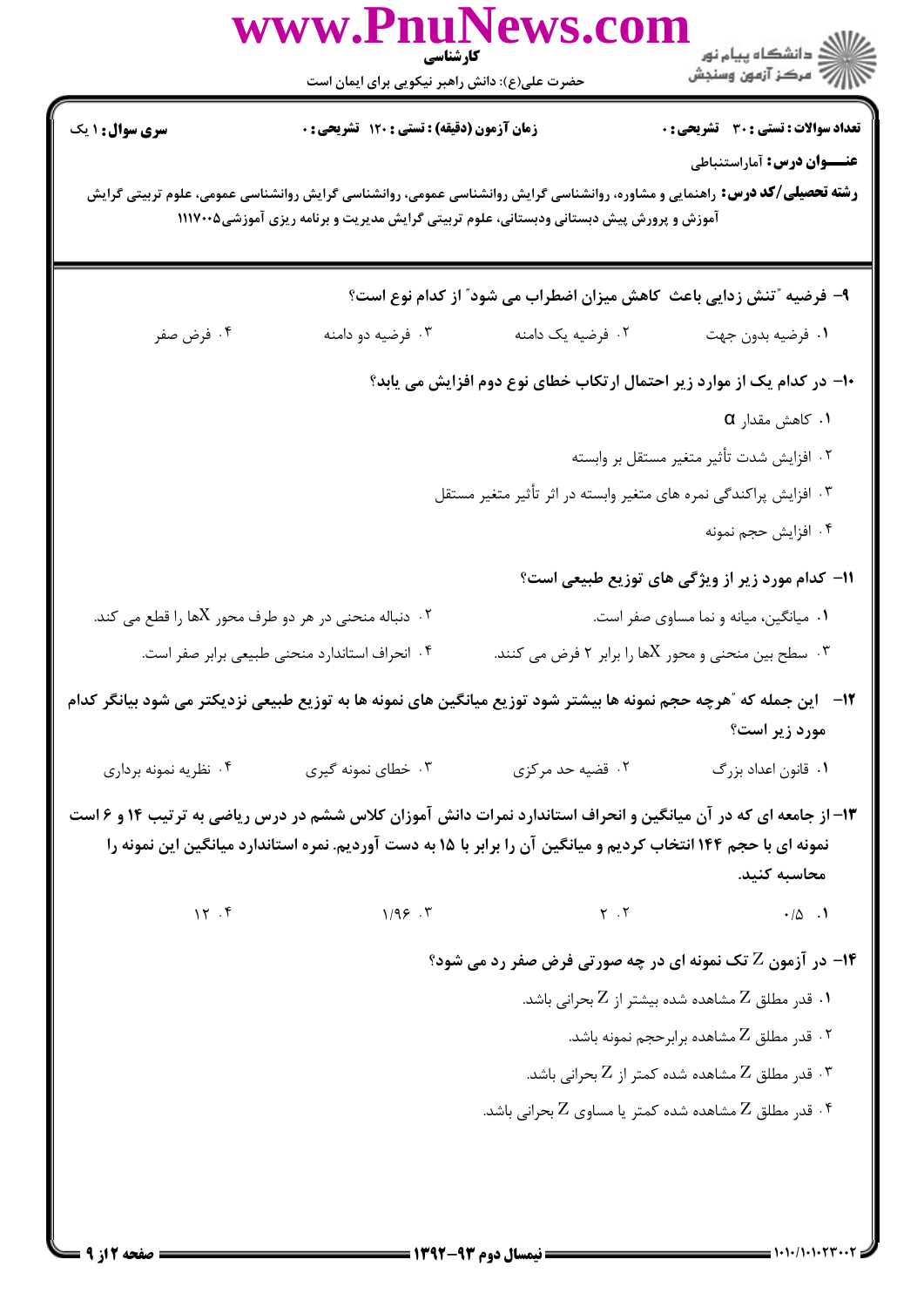|                        | www.PnuNews.con<br>كارشناسي                                                                                                                                                                                                                                                                                                                                                                                                                                      |              |                                                                          |
|------------------------|------------------------------------------------------------------------------------------------------------------------------------------------------------------------------------------------------------------------------------------------------------------------------------------------------------------------------------------------------------------------------------------------------------------------------------------------------------------|--------------|--------------------------------------------------------------------------|
|                        | حضرت علی(ع): دانش راهبر نیکویی برای ایمان است                                                                                                                                                                                                                                                                                                                                                                                                                    |              |                                                                          |
| <b>سری سوال :</b> ۱ یک | زمان آزمون (دقیقه) : تستی : ۱۲۰ تشریحی : ۰                                                                                                                                                                                                                                                                                                                                                                                                                       |              | تعداد سوالات : تستي : 30 - تشريحي : 0                                    |
|                        |                                                                                                                                                                                                                                                                                                                                                                                                                                                                  |              | عنـــوان درس: آماراستنباطی                                               |
|                        | <b>رشته تحصیلی/کد درس:</b> راهنمایی و مشاوره، روانشناسی گرایش روانشناسی عمومی، روانشناسی گرایش روانشناسی عمومی، علوم تربیتی گرایش<br>آموزش و پرورش پیش دبستانی ودبستانی، علوم تربیتی گرایش مدیریت و برنامه ریزی آموزشی۱۱۱۷۰۰۵                                                                                                                                                                                                                                    |              |                                                                          |
|                        |                                                                                                                                                                                                                                                                                                                                                                                                                                                                  |              | ۱۵– کدام یک از موارد زیر به توزیع نرمال شباهت بیشتری دارد؟               |
|                        | ۰۲ توزیع t با درجه آزادی ۱۰                                                                                                                                                                                                                                                                                                                                                                                                                                      |              | ۰۱ توزیع t با درجه آزادی ۵                                               |
|                        | ۰۴ توزیع t با درجه آزادی ۳۵                                                                                                                                                                                                                                                                                                                                                                                                                                      |              | ۰۳ توزیع t با درجه آزادی ۲۵                                              |
|                        | ۱۶– پژوهشگری قصد دارد میانگین نمره استعداد کلامی دانشجویان سال اول دانشگاه را با میانگین نمره استعداد کلامی جامعه<br>داوطلب ورود به دانشگاه مقایسه کند. بدین منظور نمونه ای به حجم ۲۵ نفر از میان دانشجویان سال اول دانشگاه انتخاب و<br>میانگین و انحراف استاندارد نمرات استعداد کلامی آنها را به ترتیب ۶۲۵ و ۹۰ محاسبه می کند در صورتی که بر اساس<br>نتایج پژوهش ها میانگین نمره ی استعداد کلامی برای جامعه داوطلب ورود به دانشگاه ۵۰۰ باشد، مقدار t مشاهده شده |              | چقدر است؟                                                                |
|                        | $9/19$ f $9/99$ $7$ $9/19$ $7$                                                                                                                                                                                                                                                                                                                                                                                                                                   |              | 1/95.1                                                                   |
|                        | ۱۷– پژوهشگری در مقایسه میانگین نمرات سلامت روان دانش آموزان دبیرستانی با میانگین فرضی جامعه مقدار t مشاهده شده<br>را برابر با ۱/۴ محاسبه کرده است. در صورتی که f بحرانی جدول در سطح معناداری ۰/۵+برای این افراد برابر۲ باشد کدام                                                                                                                                                                                                                                 |              | نتیجه گیری درست است؟                                                     |
|                        |                                                                                                                                                                                                                                                                                                                                                                                                                                                                  |              | ۰۱ فرض صفر رد می شود.                                                    |
|                        |                                                                                                                                                                                                                                                                                                                                                                                                                                                                  |              | ٢. فرض خلاف تأييد مي شود.                                                |
|                        |                                                                                                                                                                                                                                                                                                                                                                                                                                                                  |              | ٠٣ ميانگين سلامت روان دانش آموزان بيشتر از ميانگين فرضي جامعه است.       |
|                        |                                                                                                                                                                                                                                                                                                                                                                                                                                                                  |              | ۰۴ میانگین سلامت روان دانش آموزان با میانگین جامعه تفاوت معناداری ندارد. |
|                        | ۱۸- در صورتی که خطای استاندارد میانگین سلامت روان ۱۶ دانش آموز دبیرستانی برابر ۲/۵ و تی بحرانی و میانگین به ترتیب                                                                                                                                                                                                                                                                                                                                                |              | ۲ و ۲۹باشد حد پایین اطمینان را محاسبه کنید.                              |
| $\Delta \Lambda$ .۴    | $\tau\tau$ . $\tau$                                                                                                                                                                                                                                                                                                                                                                                                                                              | $YY \cdot Y$ | $\uparrow\uparrow$ .1                                                    |
|                        |                                                                                                                                                                                                                                                                                                                                                                                                                                                                  |              |                                                                          |
|                        |                                                                                                                                                                                                                                                                                                                                                                                                                                                                  |              |                                                                          |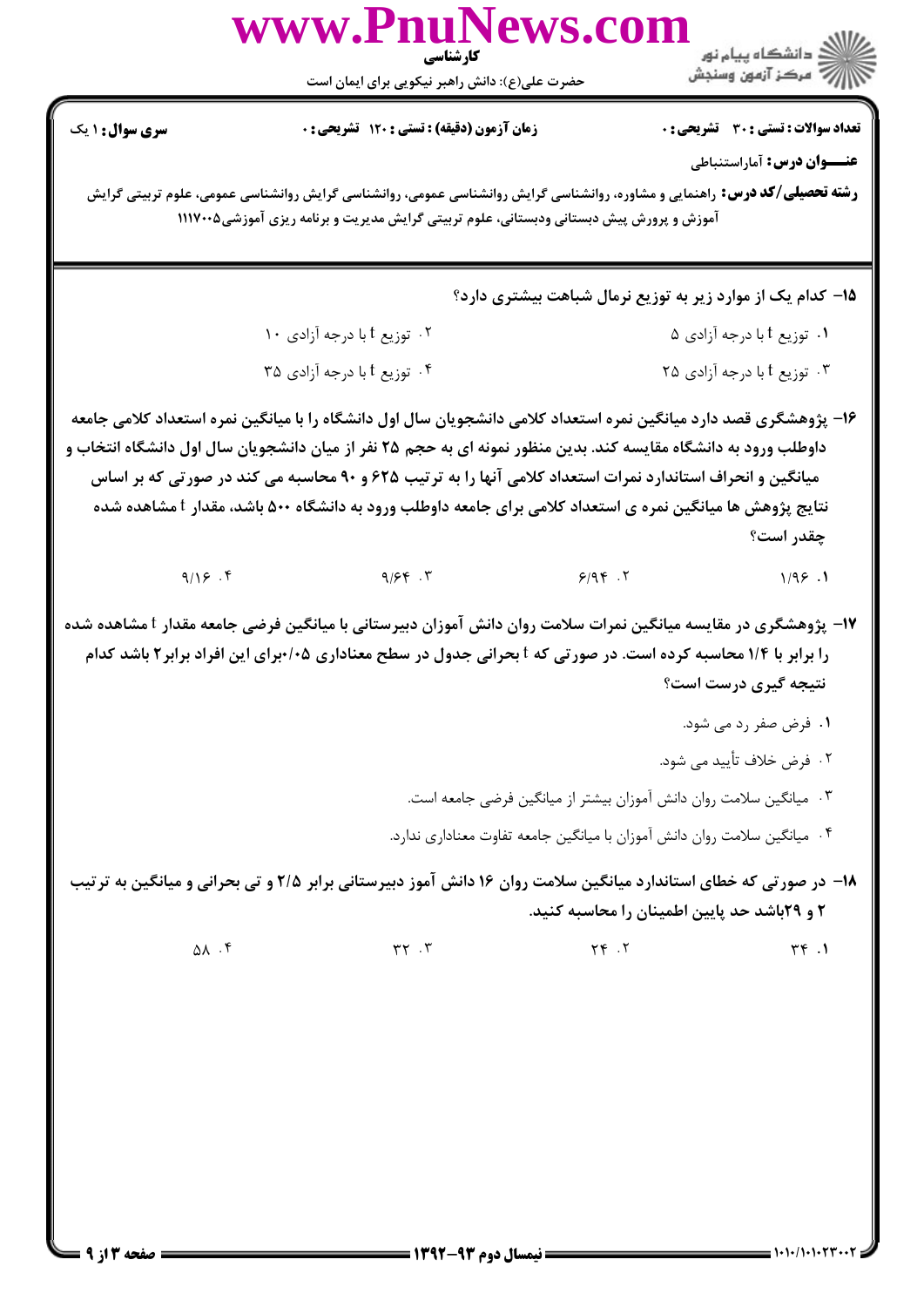

تعداد سوالات : تستى : 30 - تشريحي : 0

أأزأت مركز آزمون وسنجش

زمان آزمون (دقیقه) : تستی : 120 تشریحی : 0

**سری سوال : ۱ یک** 

عنــوان درس: آماراستنباطي

**رشته تحصیلی/کد درس:** راهنمایی و مشاوره، روانشناسی گرایش روانشناسی عمومی، روانشناسی گرایش روانشناسی عمومی، علوم تربیتی گرایش آموزش و پرورش پیش دبستانی ودبستانی، علوم تربیتی گرایش مدیریت و برنامه ریزی آموزشی ۱۱۱۷۰۰۵

۱۹- پژوهشگری قصد دارد تأثیر آموزش مهارت های حل مسئله و تصمیم گیری را در کاهش تعارض زناشویی بررسی کند بدین منظور از میان زنان متأهل دارای تعارض زناشویی ۱۰ نفر را انتخاب و به صورت تصادفی در دو گروه آزمایش و کنترل جایگزین می کند. به گروه آزمایش طی ۱۰ جلسه مهارت های حل مسئله و تصمیم گیری را آموزش می دهد. سپس تعارض دو گروه را اندازه می گیرد. نمرات در جدول زیر ارائه شده است. با توجه به نمرات و با فرض همگنی واریانس های دو گروه چنانچه خطای استاندارد میانگین ۲ باشد میزان تفاوت میانگینهای دو گروه کدام گزینه زیراست؟

|                                 |                                                                                                                | نمرات گروه کنترل | $(X1)$ نمرات گروه آزمایش                                                 |
|---------------------------------|----------------------------------------------------------------------------------------------------------------|------------------|--------------------------------------------------------------------------|
|                                 |                                                                                                                | (X2)             |                                                                          |
|                                 |                                                                                                                | $\mathsf{r}$ .   | $\mathcal{N}$                                                            |
|                                 |                                                                                                                | $\mathbf{r}$     | ۱۸                                                                       |
|                                 |                                                                                                                | ٢٨               | $\mathcal{N}$                                                            |
|                                 |                                                                                                                | $\mathbf{r}$ .   | $\mathbf{r}$                                                             |
|                                 |                                                                                                                | ۲۵               | 16                                                                       |
| $\mathfrak{f}$ . $\mathfrak{f}$ | $\gamma$ . $\tau$                                                                                              | Y/YY.7           | $Y/YY$ .                                                                 |
|                                 | ۲۰– پژوهشگری قصد دارد اثربخشی آموزش مهارت های مطالعه را در دو گروه از دانش آموزان مقطع چهارم دبستان که به لحاظ |                  |                                                                          |
|                                 | بهره هوشی همتراز شده اند با هم مقایسه کند. کدام آزمون زیر برای هدف این پژوهشگر مناسب تر است؟                   |                  |                                                                          |
|                                 |                                                                                                                |                  |                                                                          |
| ۰۴ خي دو                        | $t \cdot r$ همبسته                                                                                             | t . ۲ مستقل      | 1. r پيرسون                                                              |
|                                 |                                                                                                                |                  | <b>۲۱</b> - کدام یک از موارد زیر جزء مفروضه های آزمون تحلیل واریانس است؟ |
|                                 |                                                                                                                |                  | ٠١ اسمى بودن مقياس اندازه كيرى متغيرها                                   |
|                                 |                                                                                                                |                  | ٢. رتبه ای بودن مقیاس اندازه گیری متغیرها                                |
|                                 |                                                                                                                |                  | ۰۳ نرمال بودن توزيع نمرات                                                |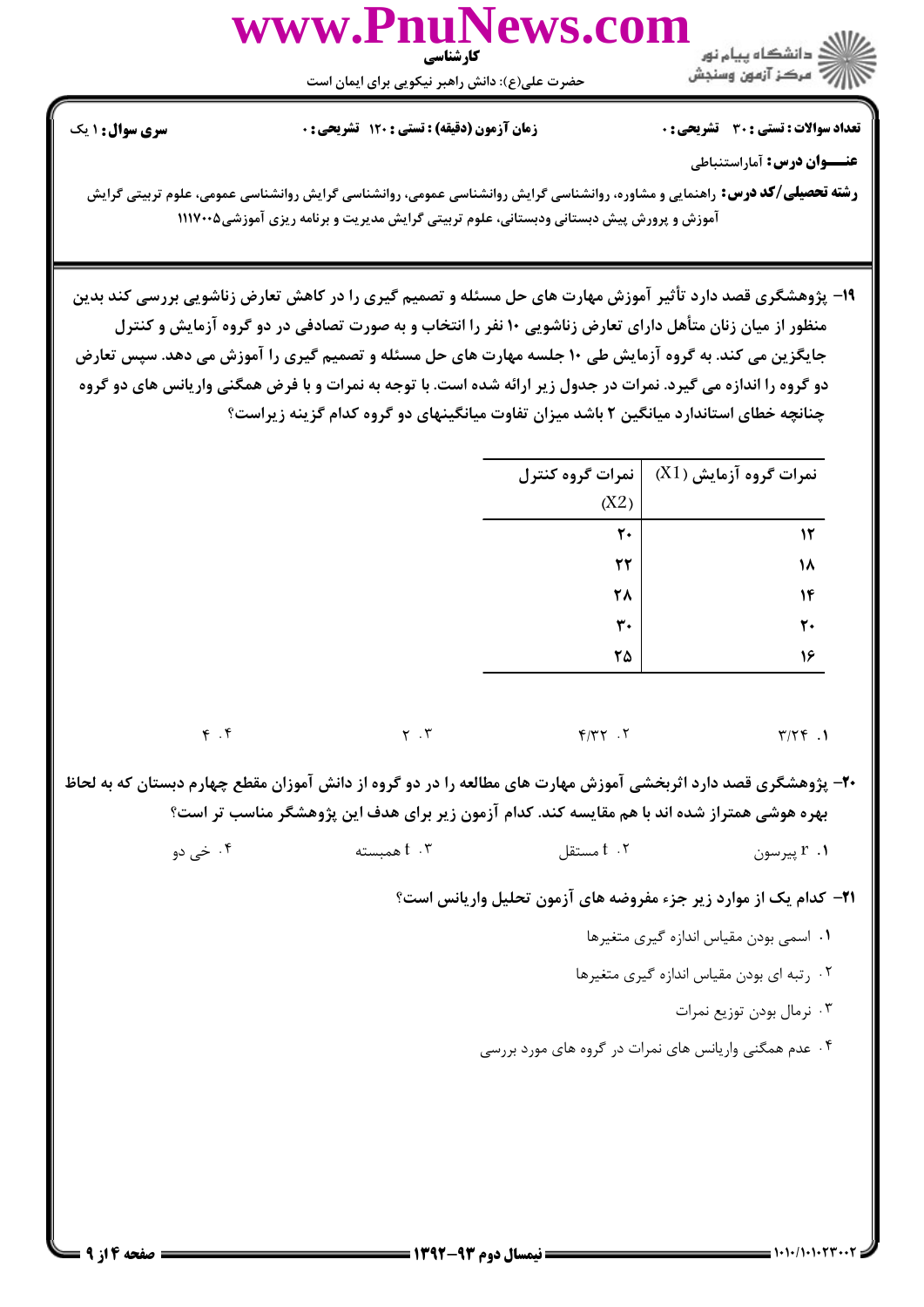

**تعداد سوالات : تستي : 30 ٪ تشريحي : 0** 

الآلاء مركز آزمون وسنجش

زمان آزمون (دقیقه) : تستی : 120 تشریحی : 0

**سری سوال : ۱ یک** 

عنــوان درس: آماراستنباطي

**رشته تحصیلی/کد درس:** راهنمایی و مشاوره، روانشناسی گرایش روانشناسی عمومی، روانشناسی گرایش روانشناسی عمومی، علوم تربیتی گرایش آموزش و پرورش پیش دبستانی ودبستانی، علوم تربیتی گرایش مدیریت و برنامه ریزی آموزشی ۱۱۱۷۰۰۵

٢٢- در جدول زير نتايج آزمون تحليل واريانس جهت مقايسه اثربخشي سه روش درمان افسردگي در بيماران افسرده ارائه شده است. با توجه به اطلاعات جدول dfw را محاسبه کنید.

| منبع        | مجموع مجذورات | درجات آزادی               | ميانگين مجذورات | $F \nightharpoonup$ نسبت |
|-------------|---------------|---------------------------|-----------------|--------------------------|
| تغييرات     |               |                           |                 |                          |
| بين گروهها  | $\mathbf{r}$  | ىدە                       | ۱۰۰             |                          |
| درون گروهها | 160           |                           | ۱٠              |                          |
| کل          | 46.           | ۱۹                        |                 |                          |
|             | ۲.۲           | $\cdot$ $\mathsf{r}$<br>٩ | 9.1             | $\cdot$                  |

**۲۳**- با توجه به اطلاعات مندرج در جدول ارائه شده نسبت F را محاسبه کنید.

| منبع        | ' مجموع مجذورات | درجات آزادی                      | ميانگين مجذورات | $F \sim$ نسبت |
|-------------|-----------------|----------------------------------|-----------------|---------------|
| تغييرات     |                 |                                  |                 |               |
| بين گروهها  | ۳.۰             | w                                | ۱۰۰             |               |
| درون گروهها | 160             |                                  | ۱۰              |               |
| کل          | 460             | ۱۹                               |                 |               |
|             | ۴. ۳            | $1/\Delta \Upsilon$ . $\Upsilon$ | $Y/AY$ .        | $\cdot$ 1     |

۲۴- کدام یک از آزمون های زیر برای مقایسه های زوجی پس از تجربه مناسب است؟

۰۴ شفه ۰۳ مان ویتنی ۰۲ همیسته t . 1 مستقل

۲۵- در اجرای آزمون تحلیل واریانس جهت مقایسه اثربخشی سه روش مطالعه در یادگیری دانش آموزان در صورتی که مجموع مجذورات بین گروهی و درون گروهی به ترتیب ۹/۴۴ و ۴/۲۰ و درجه آزادی درون گروهی و درجه آزادی کل به ترتیب ۱۲ و ۱۴ باشند میانگین مجذورات بین گروهی را محاسبه کنید.

> $Y/\sqrt{1}$ .  $f$  $Y/YY \cdot Y$  $1/V$ .  $\tau$  $f/YY.1$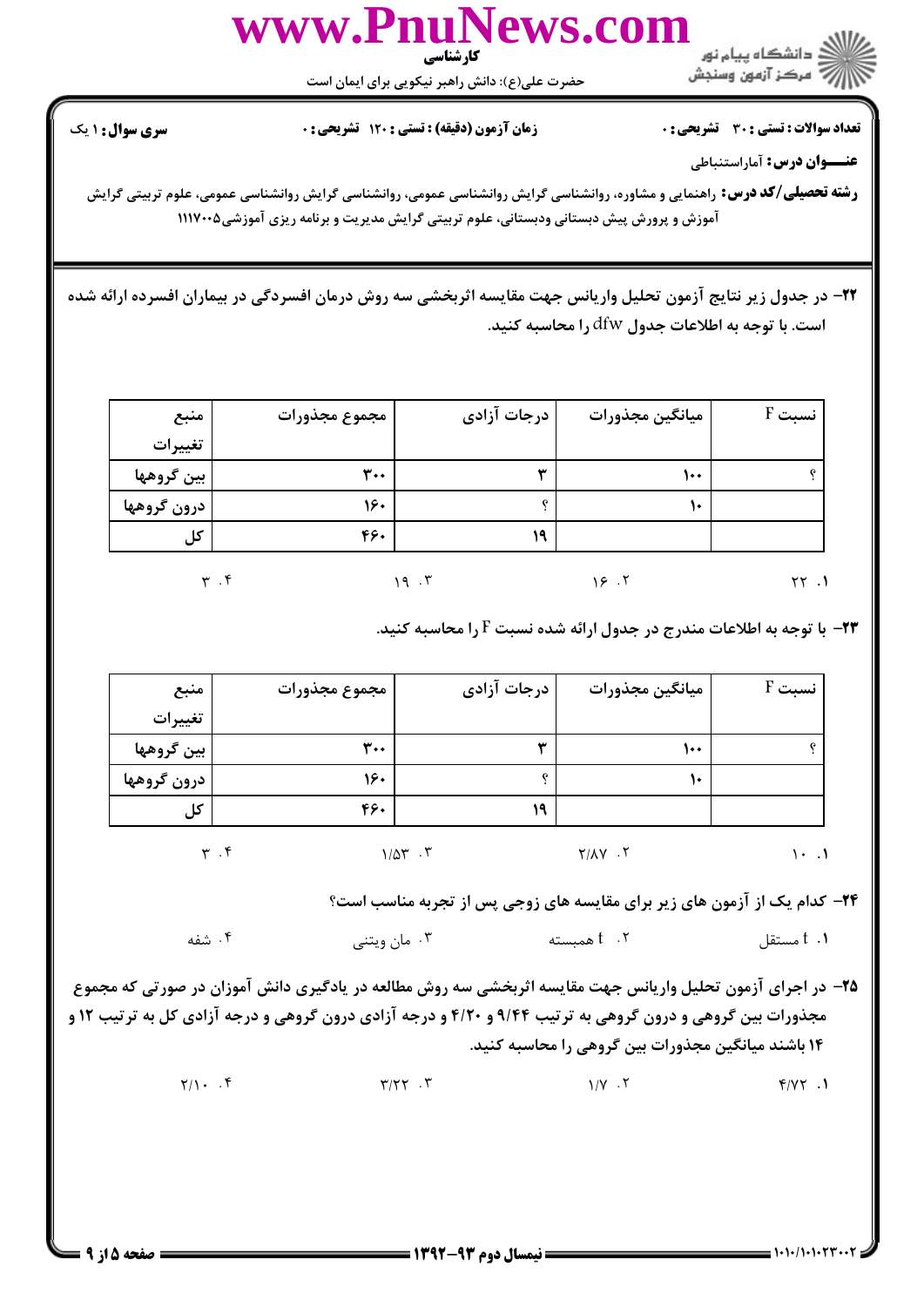|                             | www.PnuNews.com<br>كارشناسي<br>حضرت علی(ع): دانش راهبر نیکویی برای ایمان است                                                                                                                                                  |                                                                      | الان دانشڪاه پيام نور<br>الاس مرکز آزمون وسنڊش                                                                                   |
|-----------------------------|-------------------------------------------------------------------------------------------------------------------------------------------------------------------------------------------------------------------------------|----------------------------------------------------------------------|----------------------------------------------------------------------------------------------------------------------------------|
| <b>سری سوال : ۱ یک</b>      | زمان آزمون (دقیقه) : تستی : ۱۲۰ تشریحی : ۰                                                                                                                                                                                    |                                                                      | <b>تعداد سوالات : تستی : 30 ٪ تشریحی : 0</b>                                                                                     |
|                             | <b>رشته تحصیلی/کد درس:</b> راهنمایی و مشاوره، روانشناسی گرایش روانشناسی عمومی، روانشناسی گرایش روانشناسی عمومی، علوم تربیتی گرایش<br>آموزش و پرورش پیش دبستانی ودبستانی، علوم تربیتی گرایش مدیریت و برنامه ریزی آموزشی۱۱۱۷۰۰۵ |                                                                      | <b>عنـــوان درس:</b> آماراستنباطی                                                                                                |
|                             |                                                                                                                                                                                                                               |                                                                      | ۲۶- از آزمون خی دو در کدامیک از موارد زیر استفاده می شود؟                                                                        |
|                             |                                                                                                                                                                                                                               | ٠١ مقايسه ميانگين هوشبهر دانش آزموان سال سوم دبستان با ميانگين جامعه |                                                                                                                                  |
|                             |                                                                                                                                                                                                                               |                                                                      | ۰۲ مقایسه میزان استرس بیماران در ۴ مرحله سرطان                                                                                   |
|                             |                                                                                                                                                                                                                               | ۰۳ بررسی ارتباط میان دست برتری (چپ دستی و راست دستی) و جنسیت         |                                                                                                                                  |
|                             |                                                                                                                                                                                                                               |                                                                      | ۰۴ بررسی ارتباط میان نمرات اضطراب و احساس تنهایی                                                                                 |
|                             | <b>۲۷</b> - پژوهشگری قصد دارد ارتباط میان ۵ تیپ شخصیتی و ۴ گروه خونی (A، B، AB و O) را مورد بررسی قرار دهد. در این مثال                                                                                                       |                                                                      | درجه آزادی کدام است؟                                                                                                             |
|                             | $Y \cdot Y$                                                                                                                                                                                                                   |                                                                      | $9.7$ $7.1$                                                                                                                      |
|                             | ۲۸- در جدول زیر فراوانی مشاهده شده ً در مورد آرای کارمندان یک شرکت در زمینه افزایش ساعت کاری ارائه شده است با                                                                                                                 |                                                                      | توجه به اطلاعات جدول مقدار خی دو را محاسبه کنید.<br>$\circ$<br>إارا<br>$F -$<br>موافق<br>۶۰<br>مخالف<br>$\mathsf{r}$ .<br>اممتنع |
| $Y \cdot \cdot f$           | $F \cdot \cdot \cdot$                                                                                                                                                                                                         | $\gamma$                                                             | $YY/YY$ .                                                                                                                        |
|                             |                                                                                                                                                                                                                               |                                                                      | ۲۹- در یک جدول توافقی ۲ × ۲ مقدار درجه آزادی چقدر است؟                                                                           |
| $\mathbf{r}$ . $\mathbf{r}$ | $\lambda$ . $\tau$                                                                                                                                                                                                            | $Y \cdot Y$                                                          | f.1                                                                                                                              |
|                             |                                                                                                                                                                                                                               |                                                                      | ۳۰- در کدام مورد زیر جهت استفاده از آزمون خی دو تصحیح یتس ضروری است؟                                                             |
|                             | ۰۲ وقتی بیش از ۲ گروه یا طبقه وجود دارد.                                                                                                                                                                                      |                                                                      | ۰۱ وقتی درجه آزادی برابر ۱ است.                                                                                                  |
|                             | ۰۴ وقتی درجه آزادی بیشتر از ۲ است.                                                                                                                                                                                            |                                                                      | ۰۳ وقتی تعداد گروه ها یا طبقات کمتر از ۵ است.                                                                                    |
|                             |                                                                                                                                                                                                                               |                                                                      |                                                                                                                                  |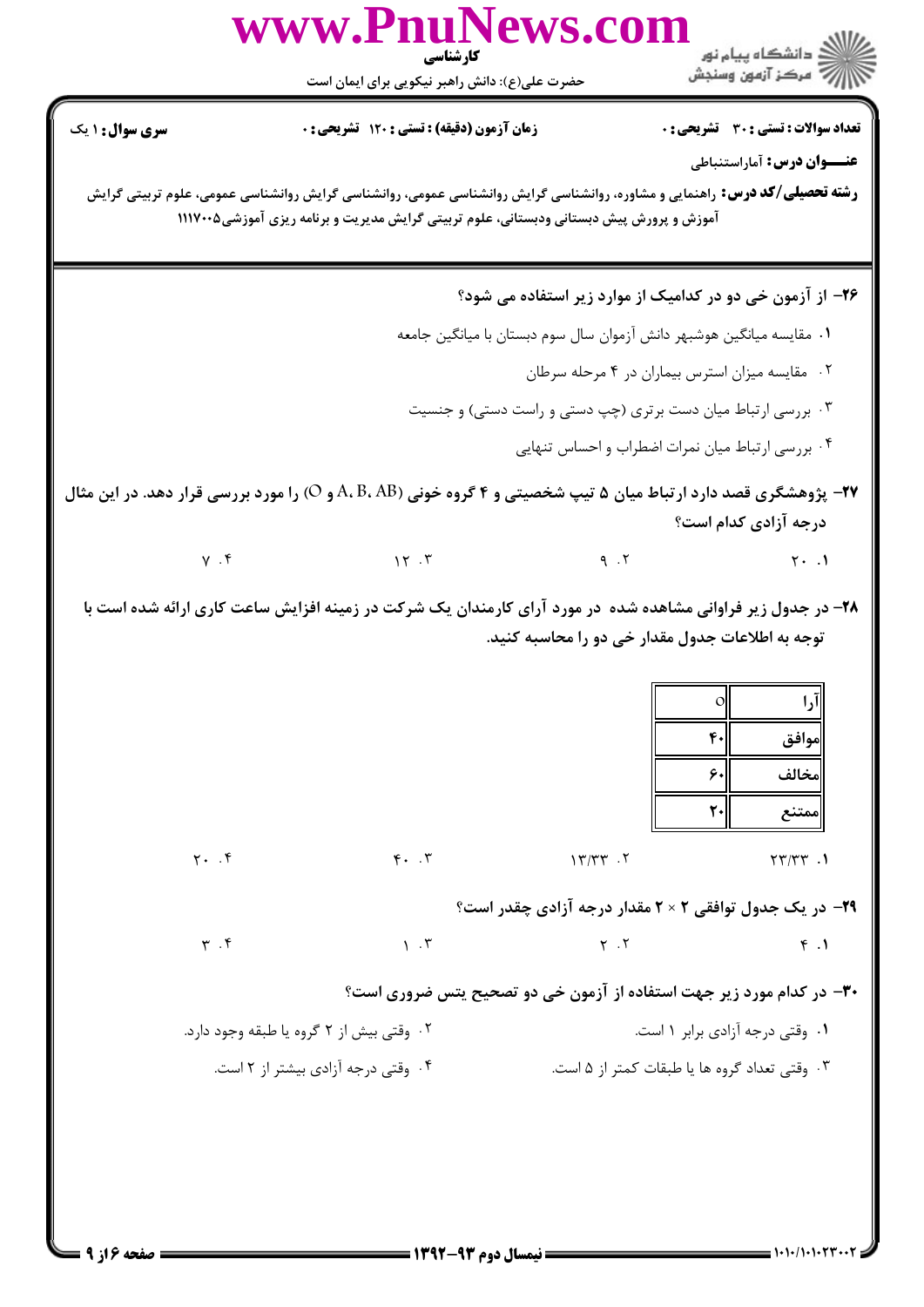WWW.PnuNews.com ر<br>مالک دانشگاه پیام نو<sub>ر</sub> دانسٽاه پيام ٿور<br>والا مرڪز آزمون وسنڊش

حضرت علی(ع): دانش راهبر نیکویی برای ایمان است

**تعداد سوالات : تستی : 30 - تشریحی : 0** 

**سری سوال :** ۱ یک

عنــوان درس: آماراستنباطي

**رشته تحصیلی/کد درس:** راهنمایی و مشاوره، روانشناسی گرایش روانشناسی عمومی، روانشناسی گرایش روانشناسی عمومی، علوم تربیتی گرایش آموزش و پرورش پیش دبستانی ودبستانی، علوم تربیتی گرایش مدیریت و برنامه ریزی آموزشی۱۱۱۷۰۰۵

$$
P(A \cup B) = P(A) + P(B) \qquad t = \frac{\overline{x_1} - \overline{x_2}}{s\overline{x_1} - \overline{x_2}} \qquad s\overline{x} = \frac{sx}{\sqrt{n}}
$$

$$
P(A \cup B) = P(A) + P(B) - P(A \cap B)
$$

$$
P(A \cap B) = \frac{P(A \cap B)}{P(A)} \qquad ss_t = ss_b + ss_w \qquad df_b = k - 1 \qquad df_w = N - K
$$

$$
Ms_b = \frac{ss_b}{d f_b} \qquad F = \frac{MSB}{MSW}
$$

$$
Ms_w = \frac{ss_w}{d f_w} \qquad x^2 = \frac{(|ad - bc| - \frac{n}{2})^2 n}{(a+b)(c+d)(a+c)(b+d)} \qquad x^2 = \sum \frac{(O - E)^2}{E}
$$

$$
ss_b = \frac{\left(\sum X_1\right)^2}{n_1} + \frac{\left(\sum X_2\right)^2}{n_2} + \frac{\left(\sum X_3\right)^2}{n_3} + \dots - \frac{\left(\sum \sum X\right)^2}{N} \quad SSt = \sum \sum x^2 - \frac{\left(\sum \sum x\right)^2}{N}
$$

$$
tukey = \frac{x - x}{\sqrt{\frac{MS_w}{n}}} \qquad S_e = \sqrt{\frac{MS_w}{n}} \qquad SS_w = SS_b - SS_b
$$

$$
\sigma^2 = npq \qquad \mu = np \qquad f(m) = \left[ \begin{array}{c} n \\ m \end{array} \right] p^m \times q^{n-m} \qquad \left[ \begin{array}{c} n \\ m \end{array} \right] = \frac{n!}{m!(n-m)!}
$$

$$
\overline{X} \pm Z(S\overline{X}) \qquad t = \frac{k(k-1)}{2}
$$

$$
t = \frac{\overline{d}}{s\overline{d}} \qquad t = \frac{x - \mu}{s\overline{x}} \qquad Eij = \frac{(\sum r i)(\sum ci)}{N} \qquad x^2 = \frac{\lfloor (c|o - E| - O/5) \rfloor}{E}
$$

$$
S\overline{d} = \sqrt{\frac{\sum d^2 - \frac{(\sum d)^2}{n}}{n(n-1)}}
$$

**: صفحه 7 از 9 =**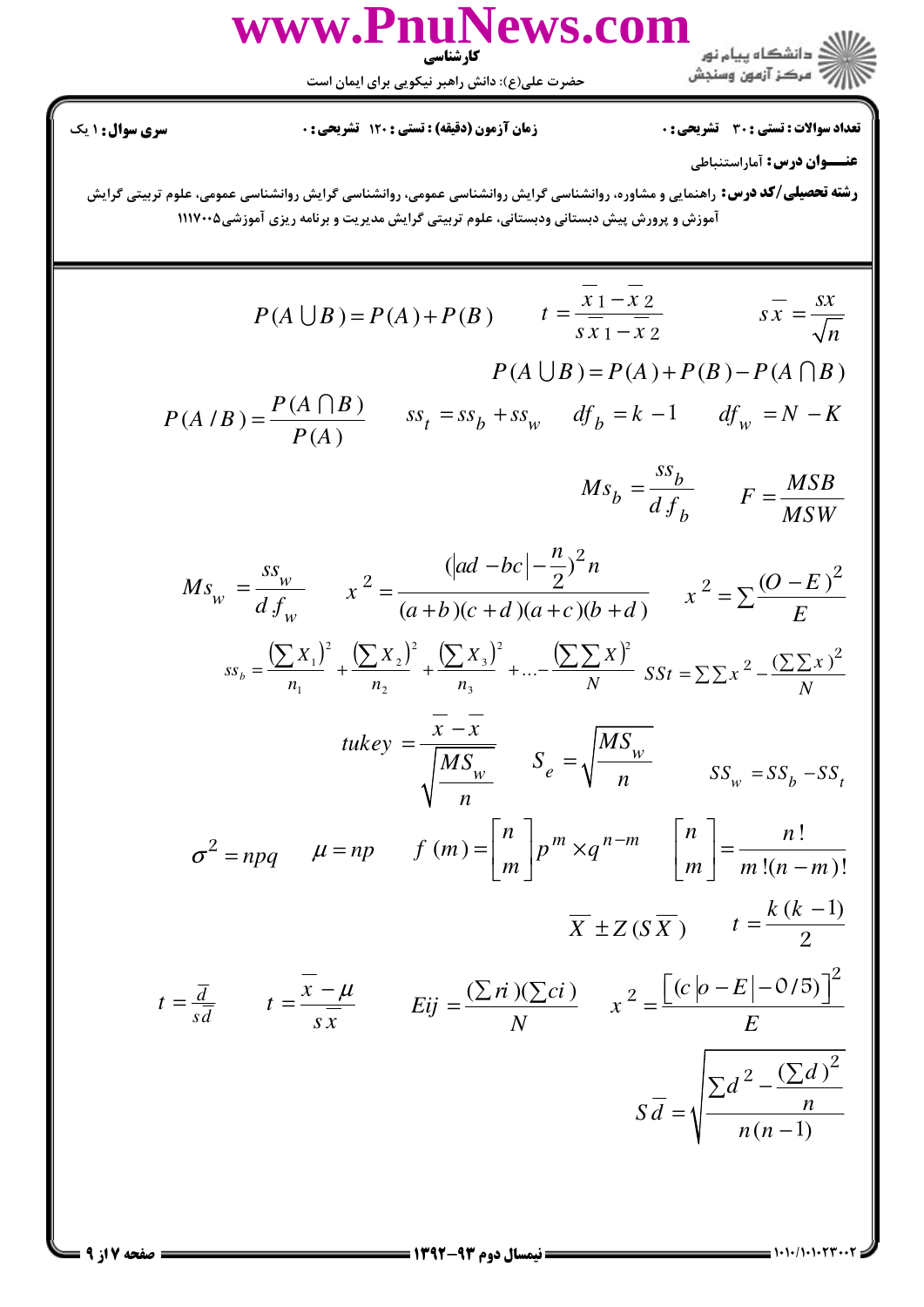

**تعداد سوالات : تستی : 30 - تشریحی : 0** 

**زمان آزمون (دقیقه) : تستی : 120 تشریحی: 0** 

سری سوال: ۱ یک

عنــوان درس: آماراستنباطي

**رشته تحصیلی/کد درس:** راهنمایی و مشاوره، روانشناسی گرایش روانشناسی عمومی، روانشناسی گرایش روانشناسی عمومی، علوم تربیتی گرایش آموزش و پرورش پیش دبستانی ودبستانی، علوم تربیتی گرایش مدیریت و برنامه ریزی آموزشی۱۱۱۷۰۰۵

$$
t = \frac{\overline{x_1} - \overline{x_2}}{\sqrt{\sum x_1^2 - \frac{(\sum x_1)^2}{n_1} + \sum x_2^2 - \frac{(\sum x_2)^2}{n_2}}}
$$
  

$$
S_t = \sqrt{\frac{df}{df - 2}}
$$
  

$$
P(A, B) = P(A) \times P(B/A)
$$
  

$$
d f = n_1 + n_2 - 2
$$
  

$$
d f = (r - 1).(c - 1)
$$
  

$$
n = N.K
$$
  

$$
k = \frac{n}{N}
$$
  

$$
e = \sqrt{\frac{MS_w}{n}}
$$

$$
Z b = \frac{\overline{x} - \mu}{s \overline{x}} \qquad E = \frac{\sum r - \sum c}{N}
$$